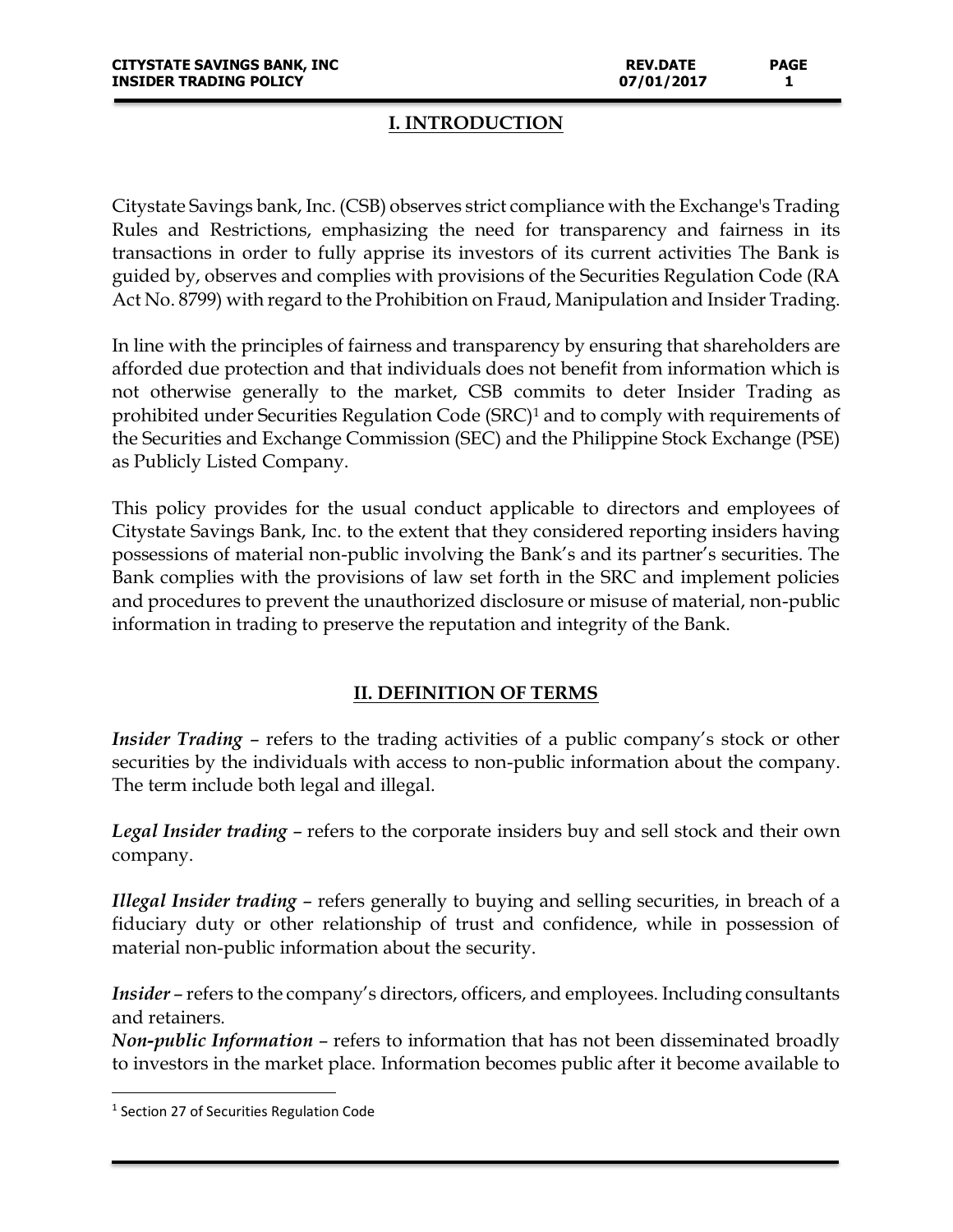the general public through disclosure with the Securities and Exchange Commission and Philippine Stock Exchange, or publication of general circulation.

*Material Information* – refers to the information for which there is a substantial probability than an investor would consider is important in making his investment decision whether positively or negatively. Material information may include, but not limited to:

- a. Financial results;
- b. Projections of future earnings or losses;
- c. News pending or proposed merger;
- d. Change in the corporate structure such as reorganization;
- e. Acquisition/divestiture/Joint venture;
- f. Dividend declaration and changes in dividend policy;
- g. Stock splits;

 $\overline{a}$ 

- h. New significant equity investment or debt offering;
- i. Significant litigation exposure;
- j. Major change in key senior management position.

Under the SEC Regulations, information is "material non-public" if2:

- a. It has not been generally disclosed to the public and would like affect the market price of the security after being disseminated to the public and the lapse of a reasonable time for the market to absorb the information;
- b. Would be considered by a reasonable person important under the circumstances in determining his course of action whether to buy, sell or hold a security.

# **III. OBJECTIVES**

- 1. This policy aims to restrict any director or employee of the Bank, who has material non-public information, to do the following whether directly or indirectly:
	- a. Trade either in CSB or Partner's Securities;
	- b. Communicate material non-public information about the bank's securities or any of its partner's, to any employees or director of the bank;
	- c. Reports respective beneficial ownership of CSB shares of stock their or their associates, if any, including subsequent changes pursuant to the rules and regulations of the SEC and PSE.
	- d. Duly observe the defined "Blackout periods" or such period within which the buying and selling of CSBI shares of stocks by reporting insiders and their associates.

<sup>&</sup>lt;sup>2</sup> As defined under SEC Securities Regulation Code Chapter VII- Prohibition on Fraud, Manipulation and Insider Trading, Sec. 272 – Insiders Duty to disclose when trading.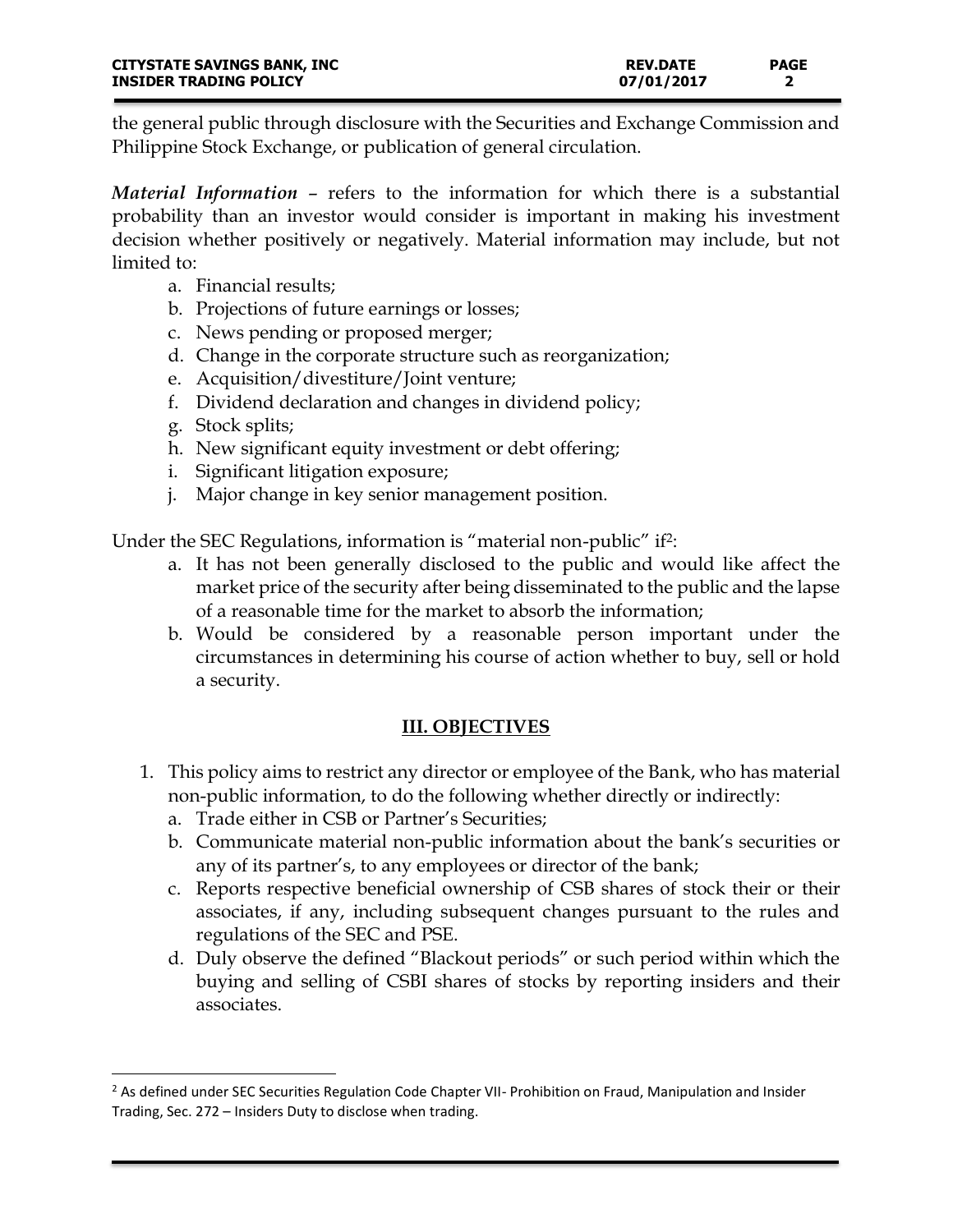2. To help establish a diligent effort to avoid improper transaction (or even appearance of an improper account).

## **IV. COVERED PERSONS**

- 1. The Issuer;
- 2. A director, officer or person perform similar functions of, or a person controlling the issuer;
- 3. A person whose relationship or former relationship to the issuer gives access to material information about the issuer or the security that is not generally available for public;
- 4. A government employee, or director, or officer of an exchange, clearing agency and/or self-regulatory organization who has access to material information about an issuer or a security that is not generally available to the public;
- 5. A person who learns such information by a communication from any of the foregoing insider;
- 6. Co-habitants like the Covered Person's spouse or relatives by affinity or consanguinity within the second degree, legitimate or common-law.

## **V. POLICY STATEMENT**

- 1. All Citystate Savings Bank, Inc. Directors, Officers and Employees who are considered as insider are prohibited from engaging in trading such as buying and selling of CSBI securities while in possession of material information that is not generally available to the public.
- 2. All Bank insider are prohibited
- 3. Disclosure or communicating material non-public information about the Bank's securities to any person whom such Director, Officer or Employee has the reason to believe will trade on those securities (tipping) unless made strictly on a needto-know basis only and in furtherance of a legitimate business legal counsel.
- 4. Material non-public information must not be disclose to any person, except to persons within the Bank or third party agent such as investment banking advisors or outside legal counsel.
- 5. All Directors, Officers and Employees have right and legal obligations to maintain the secrecy of information about the Bank and not to participate in transaction involving CSB securities while in possession of material non-public information.
- 6. All CSB's Directors, Officers and Employees are strictly prohibited from trading the Bank's securities during Blackout periods.